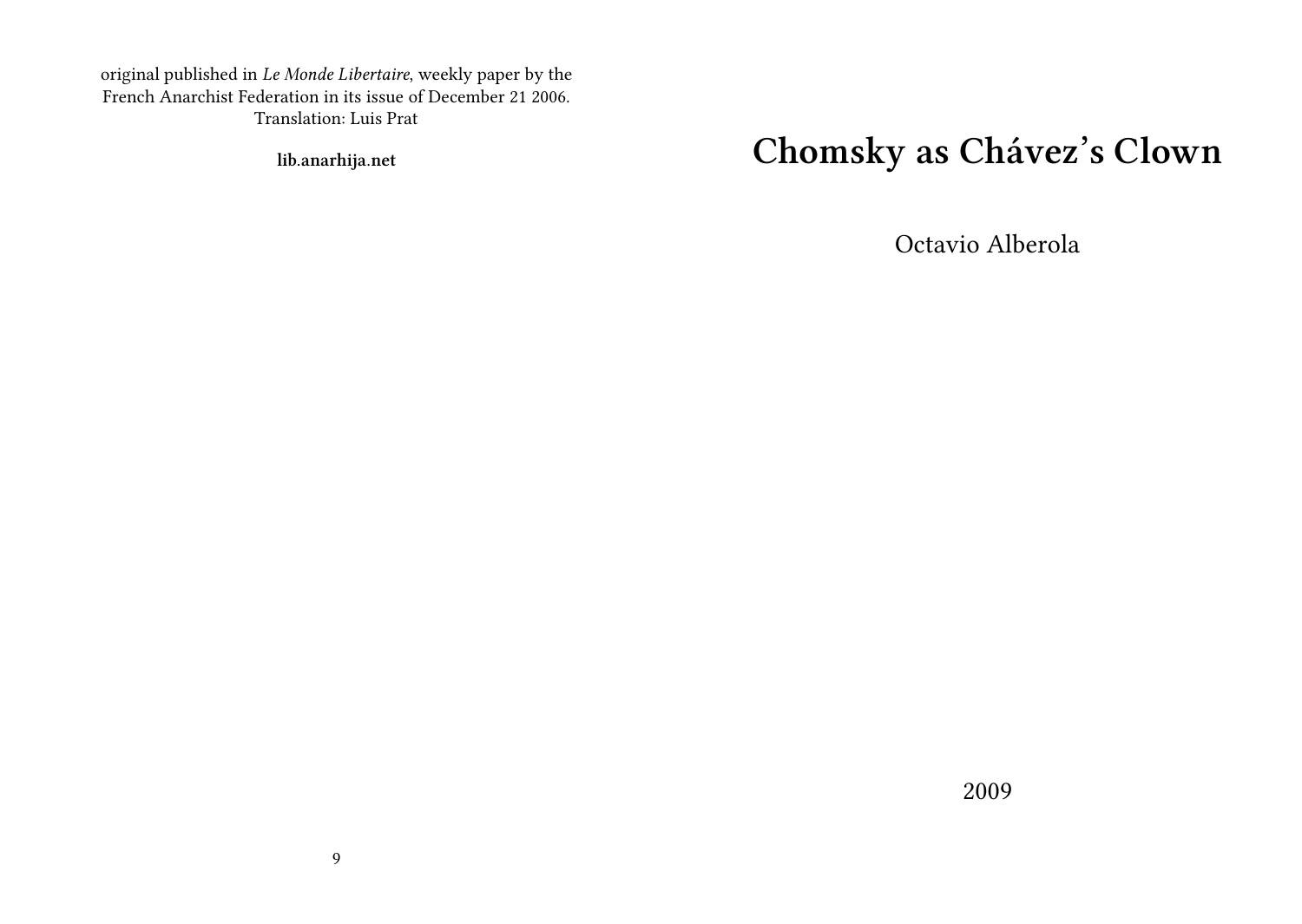## **Contents**

 $\label{eq:shortsighted} {\rm Shortsighted \; Anti-Imperialism} \quad . \quad . \quad . \quad . \quad . \quad . \quad . \quad . \quad . \quad . \quad . \quad .$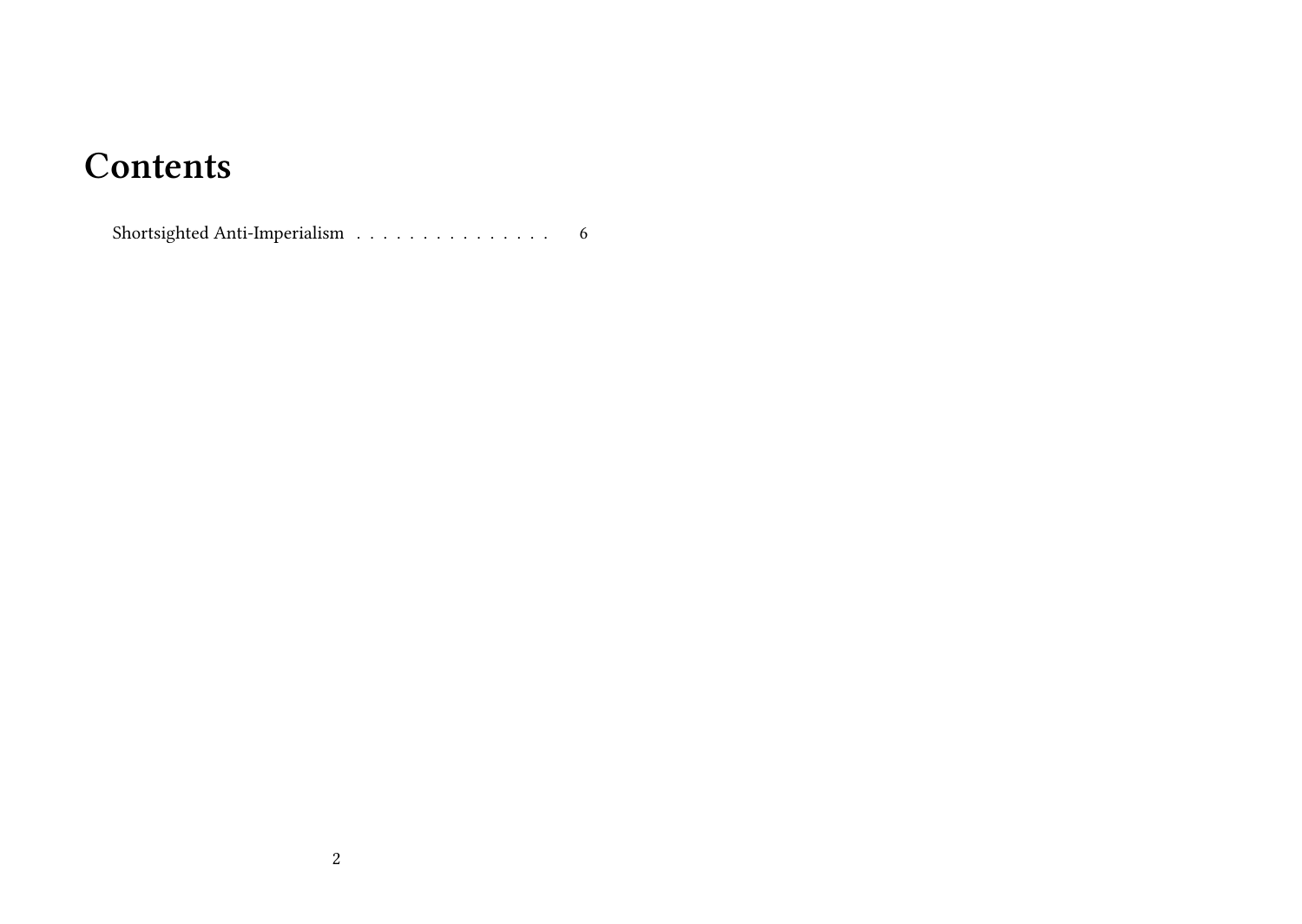Contrary to what many think, the ability to believe in fairy tales and to blindly accept a fiction, no matter how fantastic or grotesque, is not the sole attribute of the dumb and ignorant.The famous writer Noam Chomsky has just proved that intelligent and cultivated intellectuals are also capable of believing and adopting conduct and political action totally dogmatic, false and authoritarian. They believe so or at least pretend to.

It is nothing new to see a highly ranked intellectual falling into such contradiction. In the Soviet Union and Maoist China we saw the irrational phenomenon of the "fellow travelers" … Those intellectuals who believed — many of them in good faith — the establishment of "socialism" and the construction of "the new man" in those countries until the facts forced them to realize what those regimes really were. Nevertheless, although in many cases such mistakes are not motivated by the search of some sort of reward and may seem sincere, just some anthropological weakness, it behooves to ask the why and how of such conduct. Although the easiest thing would be to think that it is simply due to beliefs that no human being even the most rational ones — could forever avoid, in Chomsky's case it is not possible to forget that he himself fought against this tendency in the past.

That is why it is imperative to ask: how can a man, apparently capable of reasoning, of critical analysis of what happens in the world, travel to Venezuela today to sing the praises of "XXI Century socialism" without noticing the military mentality of its inventor, Commander Chávez, nor the crass populism of his so-called Bolivarian Revolution? How can Chomsky commit the same error as some famous intellectuals of the past century, some praising Stalin and some, years later, revering Mao and his "Little Red Book"? They did so because they believed that in Russia and in China they were building the "true communism" and he does so now because he believes that in Venezuela "a new world, a different world" is being created. How can he forget that later all those intellectuals were forced to confess a "mea culpa" for their ideological blindness that pre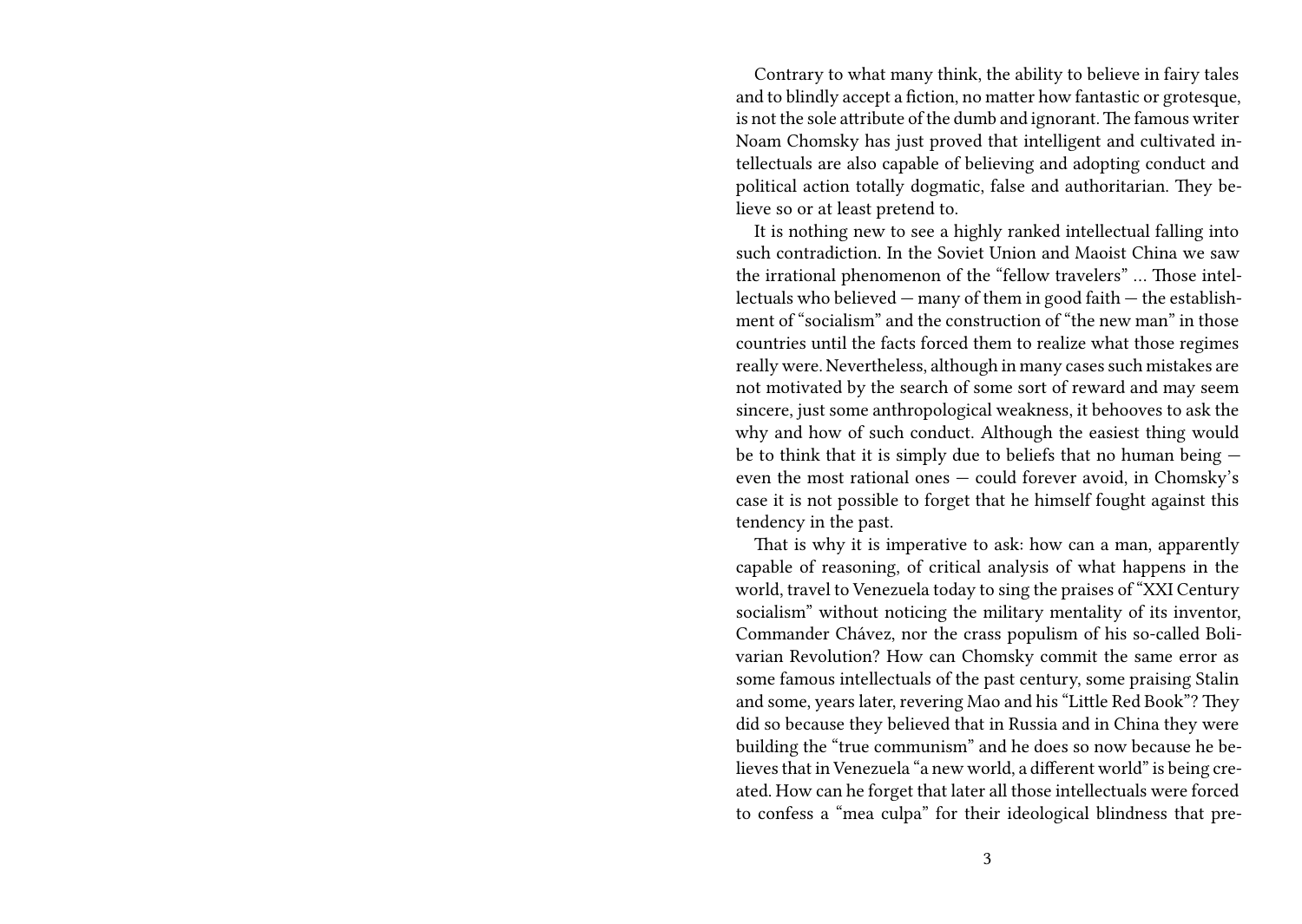vented them from seeing what was behind the Stalinist and Maoist revolutionary discourse? That totalitarianism, responsible for the death of millions of people, inspired Castro to impose for fifty years a dictatorship in Cuba that Chávez devoutly imitates.

But what is surprising in the Chomsky of the last few years is not only the apparent historical amnesia but that he is sensitive to the praises the histrionic commander bestows: "I give you the warmest welcome (…) it was time for you to visit us and for the Venezuelan people to see you and hear you directly" while he shows his gratitude for his "loving and generous words". There is also the buffoonery of Chomsky saying how "it moved him to meet the men who have inspired this situation".

What is most surprising about this conversion to messianic faith, similar to other famous conversions to Catholicism (Baudelaire, Peguy, Claudel, etc) is that the miracle happens after the collapse of "real socialism" of Soviet inspiration and the establishment of capitalism in China by the same communist party Mao left in power. In contrast to the young intellectual "idealists" who worshipped Stalin or Mao before these important historical events happened, Chomsky has been able to observe them in his lifetime and that makes more incomprehensible the fact that he now seems to have forgotten them. Above all, the failures of messianic revolutions confirm without a doubt all his prophecies.

It is true that for a while now we have been witnesses to the instrumentalization of Chomsky in many directions. This happens despite the fact that his ethical position, his ideological references and his political activity are contrary to what many of his followers defend and value. This is easy to see simply by reading his books. Unless today's Chomsky is not the same who wrote: "We are in a time of corporatizing power, consolidating and centralizing power. It is assumed this is good, if you are a progressive, as a Marxist-Leninist. Three important things come from the same background: fascism, bolshevism and corporate tyranny. They all come from the same more or less Hegelian roots." (Chomsky, Class Warfare, p.23)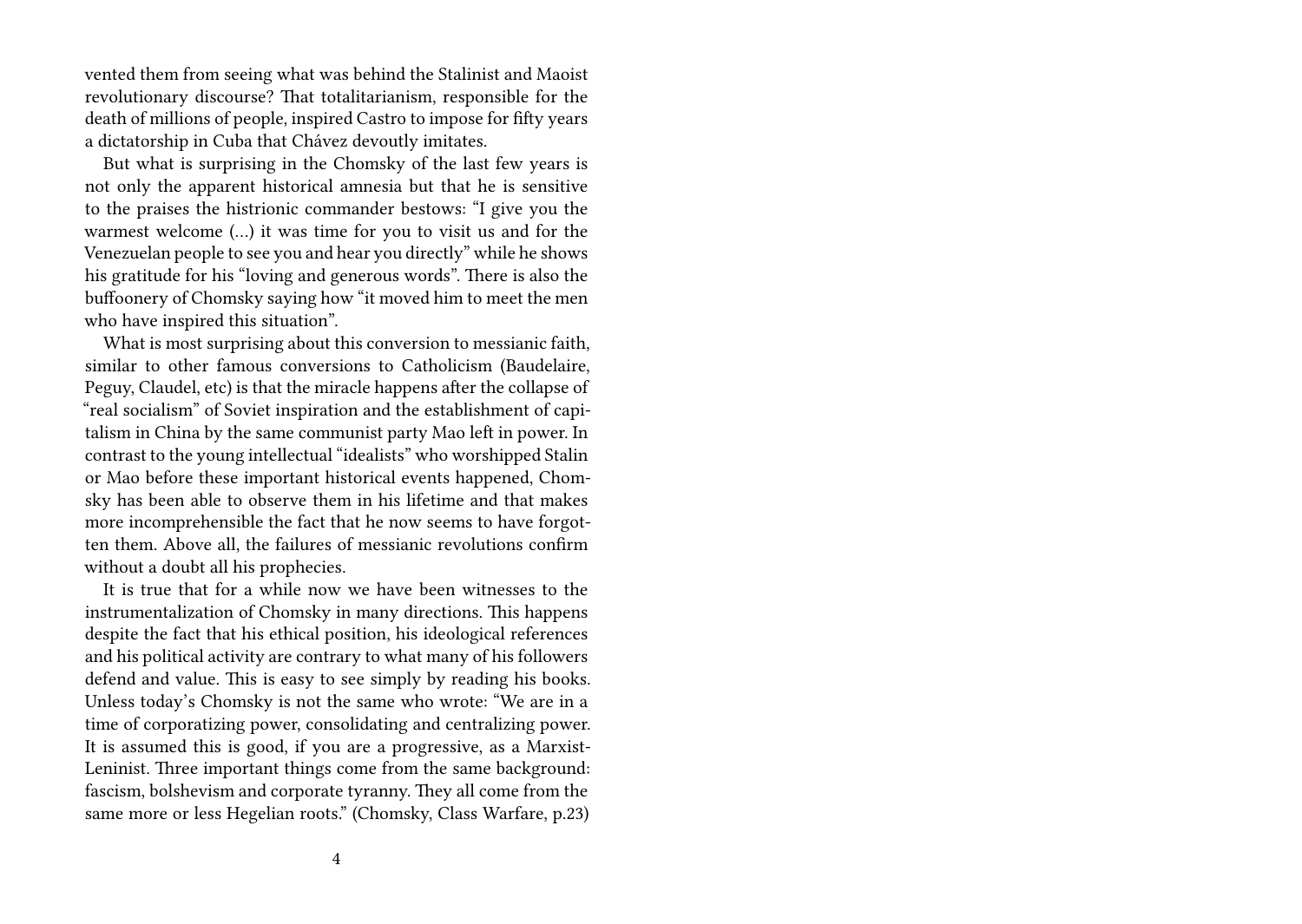Library.Anarhija.Net



## Octavio Alberola Chomsky as Chávez's Clown 2009

Retrieved on December 9, 2009 from www.anarkismo.net *About the author: O.A. combines theory and activism. In 1955 he organized in Mexico in solidarity with the Cuban struggle against the Batista dictatorship, later directly supporting the preparations for Castro's landing in the Isle. In 1962 in France he coordinated Interior Defense, a secret group formed by agreement between the CNT, the FAI and the Iberian Federation of Libertarian Youth in order to re-activate the struggle against Franco's dictatorship, being responsible for sabotage, attempts, printing clandestine propaganda and helping people fleeing Spanish fascism. Today he works on the revision of the Delgado and Granado trial, in the Support Group for Independent Libertarians and Syndicalists in Cuba (GALSIC), among other activities. He is the author of "El anarquismo español y la acción revolucionaria (1961–1974)" and "Miedo a la memoria".* Note from the publishers of *El Libertario*: In our issue #51, accessible in www.nodo50.org/ellibertario, we have published

another article on this subject: "Chavez y Chomsky. El caudillo y el libertario" by N. Triffon, translated to Spanish from the French And let us not talk about what he wrote a while later regarding the country born out of the Bolshevik coup d'etat in October 1917 that, for Chomsky, was responsible for the dismantling of the emerging socialist structures in Russia: "They are the same brutal communists, the same brutal Stalinists of two years ago, now directed by the whites" and who are "the enthusiastic managers of the market economy". Hence his pessimism: "Those who try to associate themselves with popular organizations and help the population to organize themselves, those who support popular movements in this way, simply will not be able to survive in such circumstances of concentrated power". (Chomsky, Comprende le pouvoir,  $pp.7 - 11$ ).

How is it possible that he can commit the same error as the pro-Chinese "fellow travelers" who had known the same old blindness in the preceding generation  $-$  that of the old Stalinists who tardily came to self-criticism — although he was a critical witness to such blindness? What is even more serious in Chomsky's case is that those experiences have taught him nothing even after seeing and denouncing them.

Regarding Chomsky we must ask ourselves about the mystery of the strange cohabitation of the sharpest intelligence and the most obtuse credulity in the same human spirit. Particularly so because at that time he was one of the harshest critics of the blindness suffered by many of his intellectual colleagues who along with him constituted the cream of western intellectuals: the Sartres and other great philosophers, historians, sociologists, journalists or first rate university people.

It is indeed a mystery since there were few intellectuals who later didn't have to confess being wrong and admit that Chomsky was right, showing how this blindness had driven them to commit that very grave error in the past. How could Chomsky have forgotten this? It is also true that the old Stalinists' blindness — a thousand times confessed and analyzed in articles, interviews and books didn't serve as lesson for young western Maoists, who 20 years later repeated the same error, with the same arrogance as their predeces